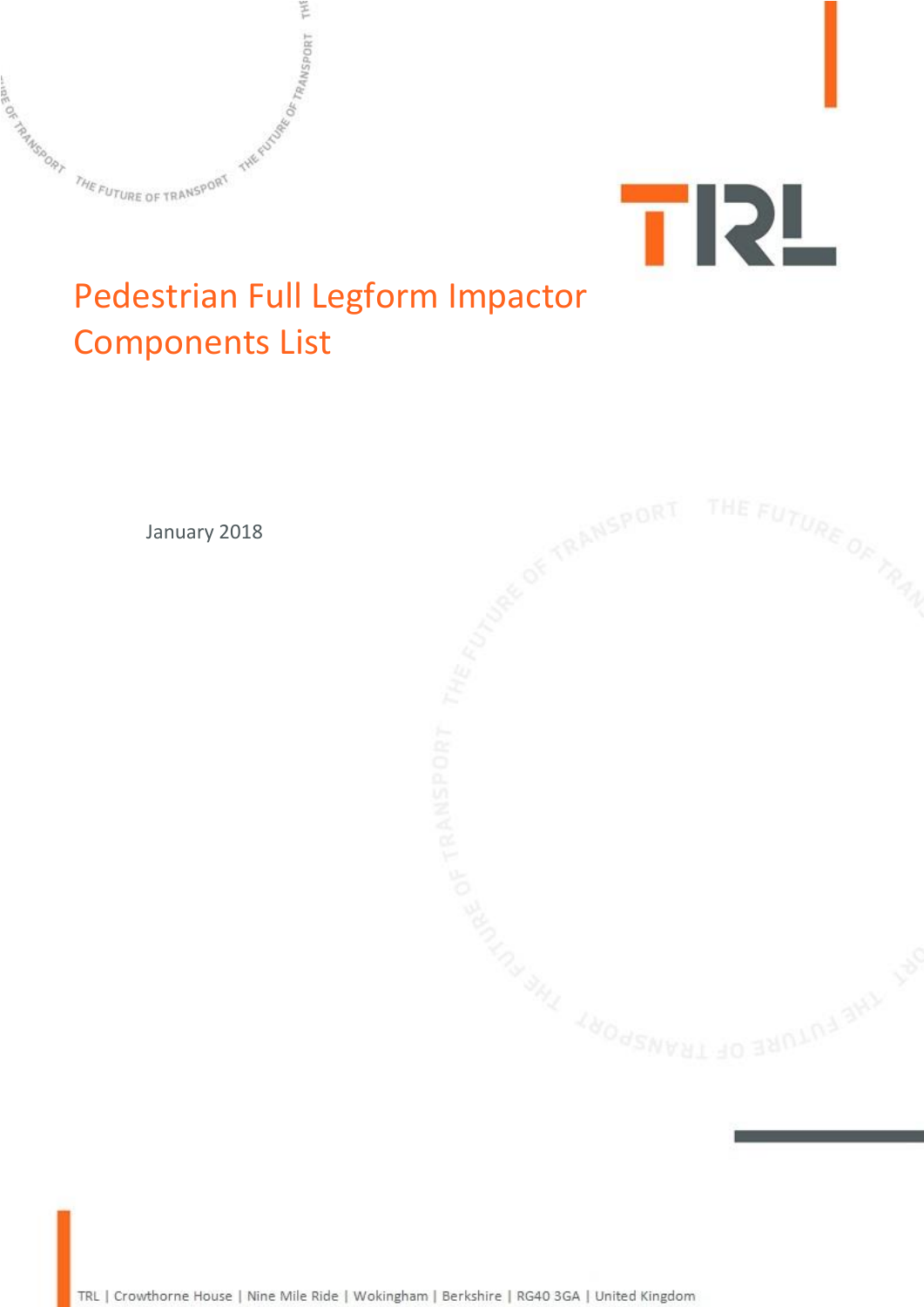For a quotation (lead times and costs) or any further information on the items listed in this document please contact [impactors@trl.co.uk.](mailto:impactors@trl.co.uk)

## Full Lower Legform build options:

| Order | Description                                                                                                                                                             |
|-------|-------------------------------------------------------------------------------------------------------------------------------------------------------------------------|
| no.   |                                                                                                                                                                         |
| LG/1  | Lower legform impactor - fully certified to GTR9 and Commission Regulation (EC)                                                                                         |
|       | No. 631/2009                                                                                                                                                            |
| LG/1L | Lower legform impactor - fully certified to GTR9 and Commission Regulation (EC)<br>No. 631/2009. In addition, transducer cables fitted with extermal LEMO<br>connectors |

Certification & Calibration services:

| Order   | Description                                                                   |
|---------|-------------------------------------------------------------------------------|
| no.     |                                                                               |
| LG/CRTF | Dynamic and static certification service (to GTR No. 9 and Commission         |
|         | Regulation (EC) No. 631/2009)                                                 |
| LG/CRTS | Static certification service (to GTR No. 9 and Commission Regulation (EC) No. |
|         | 631/2009)                                                                     |
| LG/POCC | Calibration service for a potentiometer returned to TRL                       |
| LG/ACC  | Calibration service for an accelerometer returned to TRL                      |

Bending Ligaments options:

| Order  | Description                                                                      |
|--------|----------------------------------------------------------------------------------|
| no.    |                                                                                  |
| LG/BL  | Bending ligaments per pair - ground finish, individually identified. Certificate |
|        | supplied to GTR No. 9 and Commission Regulation (EC) No. 631/2009                |
| LG/BLU | Bending ligaments per pair - machined finish, batch numbered. Certificate        |
|        | supplied to GTR 9 and Commission Regulation (EC) No. 631/2009                    |

Flesh options:

| Order  | Description                                                                                |
|--------|--------------------------------------------------------------------------------------------|
| no.    |                                                                                            |
| LG/FLD | Flesh - 1 sheet cut into 6 pieces. Certificate of Conformity to GTR No. 9 and              |
|        | Commission Regulation (EC) No. 631/2009 supplied                                           |
|        | LG/FLDP   Flesh - per piece. Certificate of Conformity GTR No. 9 and Commission Regulation |
|        | (EC) No. 631/2009 supplied                                                                 |